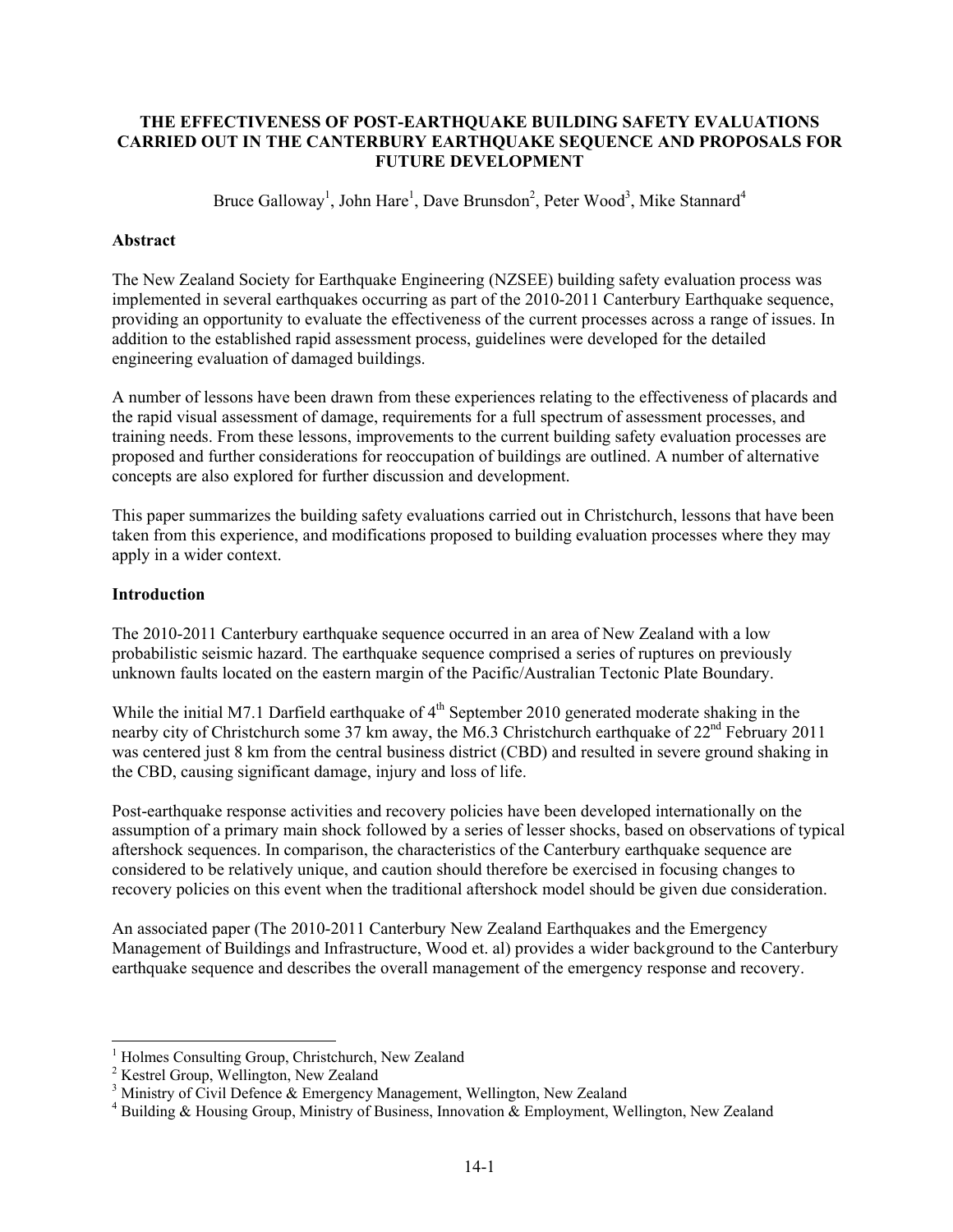# **Post-Earthquake Building Evaluations in New Zealand**

**Rapid Building Safety Evaluation Process.** Post-earthquake building safety evaluations in New Zealand are essentially based on the Applied Technology Council ATC-20 procedures (ATC-20, 1989). The process is described in guidelines (NZSEE 2009) developed by the New Zealand Society for Earthquake Engineering (NZSEE) and endorsed by the Ministry of Business, Innovation and Employment (MBIE), formerly the Department of Building and Housing.

The primary objectives of the rapid building safety evaluation process include allowing for the safe use of streets adjacent to damaged buildings, and the safe occupation of buildings for continued use. The focus is on public safety, rather than the provision of an engineering assessment service to building owners.

As such, the New Zealand rapid building safety evaluation process was developed for use only during a state of emergency declared under the Civil Defence Emergency Management Act 2002 and follows a two stage process:

- A level 1 rapid assessment involves a brief external visual inspection of a building.
- A level 2 rapid assessment is still relatively brief but importantly, requires access to the interior of the building for more extensive observations.

For benchmarking with international guidelines, the level 1 rapid assessment is generally similar to the 'Rapid Evaluation' technique defined in ATC-20, with the level 2 rapid assessment being roughly equivalent to the ATC-20 'Detailed Evaluation' procedure.

Post-earthquake building safety evaluation processes have generally been developed on the expectation that aftershocks will reduce in severity from the main shock. In essence, if a building has survived the main shock without significant damage to the primary lateral or vertical load paths, it is considered likely to survive the aftershocks. The focus of a rapid building safety evaluation is therefore on identifying damage to the building with respect to any significant reduction in its capacity to resist further aftershocks.

The rapid assessments are based on the visual assessment of damage and are generally non-intrusive, with Level 2 assessments taking in the order of between one and four hours to carry out for a particular building depending on the complexity and size of the building being assessed. Depending on the size of the area impacted by the earthquake, the overall local authority-led process during the declared emergency period is expected to take in the order of a week to complete.

Regardless of the outcome of a level 1 or level 2 rapid assessment, further detailed assessment of the building should be carried out in due course by the building owner with a view to assessing and effecting the repairs required and confirming suitability for continued occupancy. ATC-20 refers to this final detailed assessment as an 'Engineering Evaluation' while the NZSEE guidelines refer to this as a 'Detailed Engineering Evaluation'.

**Detailed Engineering Evaluation Process.** The primary objective of a detailed assessment is to identify structural damage and define the scope of repairs required, in order to inform the building's suitability for occupation. However, at the time of the 2011 Christchurch Earthquakes, no specific guidelines existed in relation to what a detailed engineering evaluation should comprise.

Recommendations for the scope of such detailed assessments were initially proposed following the 2010 Darfield Earthquake (Hare & Galloway, 2011) and have been developed following the 2011 Christchurch Earthquake into guidelines for the detailed evaluation of earthquake affected buildings recently published by the Engineering Advisory Group of the Ministry of Business Innovation and Employment (EAG 2011).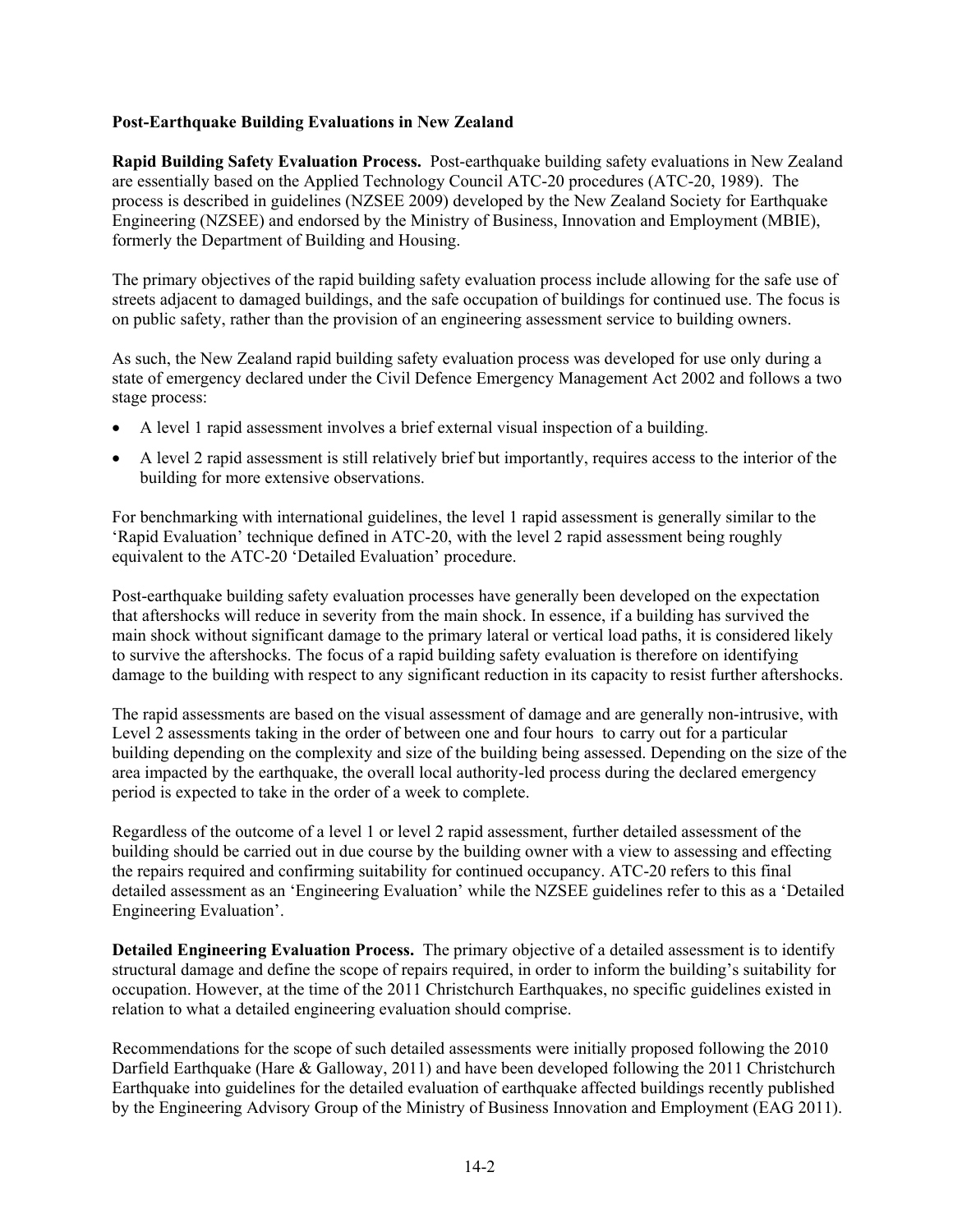A Detailed Engineering Evaluation (DEE) as defined by the EAG involves review of the existing documentation for the building, identification of likely areas for damage, detailed inspection of the damaged building (including removal of linings as considered necessary), assessment of foundation performance and critical structural weaknesses, evaluation of the pre- and post-earthquake capacity of the building, and an assessment of the level of damage sustained.

A key consideration of a DEE is the assessment of the resilience provided by a building. While new buildings designed to current codes are expected to have a substantial margin between their design capacity and collapse, this may not be the case for older buildings. The DEE procedure considers the resilience provided by an existing building by requiring the specific assessment of brittle collapse mechanisms. This consideration of critical structural weaknesses builds on the concept previously outlined in the NZSEE guidelines for the Assessment and Improvement of the Structural Performance of Buildings in Earthquakes (NZSEE 2006).

Brittle collapse mechanisms are benchmarked against the expected performance of new buildings by adjusting their capacity for the expected margin against collapse;

$$
\frac{\%NBS_{element}}{K_d \times demand}
$$
 (1)

Where:  $K_d$  is a factor between 1.0 and 2.0 reflecting the resilience of the assessed brittle mechanism;

*%NBS* is the equivalent percentage of new building standard, considered in relation to the capacity required for a new building constructed at the same location

The DEE guidelines provide both qualitative and quantitative procedures to be followed. While the qualitative assessment provides an estimate of the expected building performance and addresses the items outlined above, the quantitative procedure is intended to better assess the residual capacity of the building in its damaged state and to provide a focus for the proposed repairs and strengthening. It is intended that the qualitative process would be sufficient for buildings that do not have significant damage, although the use of the quantitative procedure is encouraged for all buildings achieving less than 33% of new building standard in the qualitative procedure.

As such a DEE for a particular building is expected to take several days or weeks to complete, depending on the scale of the building. When considered across a large region with the inevitable resource constraints, the detailed engineering evaluation process is expected to take several years.

**Building Evaluations carried out in Christchurch.** Rapid building safety evaluations were carried out under the direction of the Civil Defence Emergency Management Controller immediately following the  $4<sup>th</sup>$ September 2010 Darfield Earthquake, a State of Local Emergency having been declared. Half hour briefings were typically provided to engineers and building officials before sending them out in teams to carry out the rapid assessments across the city. This assessment process took several days to complete for the buildings contained within the Christchurch CBD, and along the main arterial routes from the suburbs into the CBD.

Private owners or tenants typically engaged their own structural engineers to carry out rapid assessments of their buildings prior to re-occupation. In the absence of any other suitable mechanism, the rapid visual assessment of damage was typically used in Christchurch for re-inspections of buildings following aftershocks occurring outside the declared state of emergency. This level of assessment was generally equivalent to at least a Level 2 rapid assessment and was used to assess continued occupation or reoccupation of earthquake affected buildings. These rapid assessments were carried out by engineers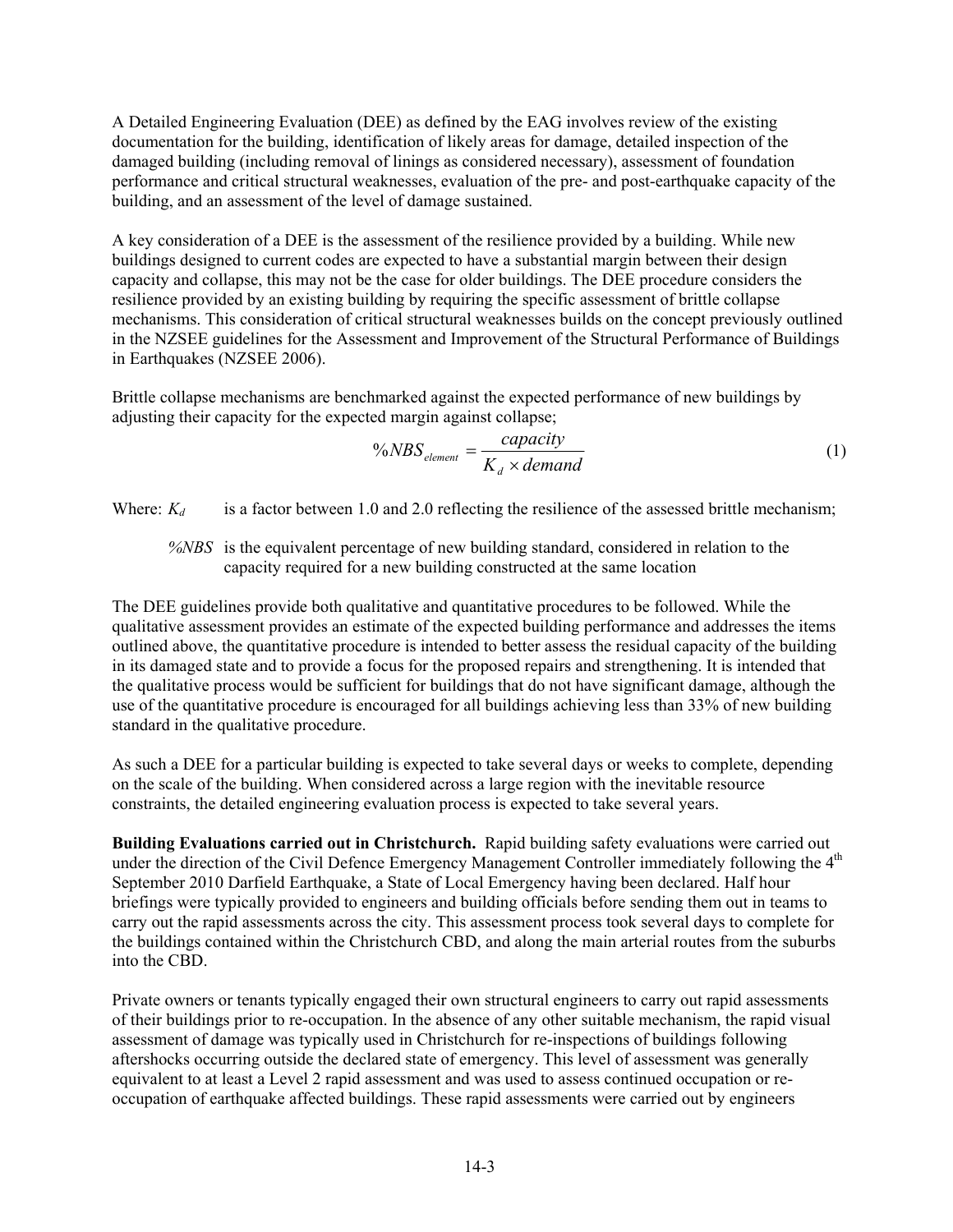contracted by building owners many more times than the formal process conducted by Civil Defence, as many building owners requested re-inspections after each substantial aftershock.

Detailed engineering evaluations started in earnest at the end of the Response phase and the beginning of the recovery phase, when the State of National Emergency was lifted on 30 April 2011, over two months after the 22nd February earthquake. Progress continues to be made on the detailed engineering evaluations of damaged buildings. At the time of writing, approximately 1,100 DEE's had been formally submitted to the Canterbury Earthquake Recovery Authority (CERA), with 7,000 more yet to be completed, over an estimated period of three years.

# **Observations and Lessons Learned**

**Placarding of Buildings.** The placement of placards on buildings is intended to convey to the public their suitability for continued occupation. The placards used in New Zealand have been developed from international practice, principally from ATC-20, with minor modifications. Placards are deliberately titled 'Unsafe', 'Restricted Use' and 'Inspected' to avoid the use of the word 'Safe'. A clear description of the limitations of the assessment is also included on the placards. However, the majority of building users appear to have read the placards by only their colors; red, yellow or green. The subtlety is that many of these people appear to genuinely believe that a building with a green placard should therefore have been 'safe' in any size of earthquake.

Over time a number of different placards were placed on buildings. In many cases it was not possible to distinguish whether the placard had been placed on the basis of a level 1 or level 2 assessment as the same placards are used for both.

Some consulting engineers working for private clients also developed their own placards to leave on a building following their inspection, since only engineers under the direction of the local territorial authority could issue formal placards. As such, several placards may have been present on a single building at any one time, with the potential for confusion as to the formal status of the building.

**Effectiveness of Rapid Building Safety Evaluations.** The effectiveness of the rapid building safety evaluations carried out was found to vary significantly depending on the individuals carrying out the assessment. In particular, assessments carried out by non-engineers were found to identify only the most obvious damage, without the necessary judgment as to the implications of this damage.

On the whole, level 1 rapid assessments (in conjunction with windshield and helicopter surveys) were found to be a useful tool for Civil Defence coordinators in gaining a broad understanding of the scale of the event and for planning the re-opening of streets. However, they are considered of little use in determining the relative safety of individual buildings for public access, due to the extent of possible internal damage typically being unobservable from the exterior of a building.

Level 2 rapid assessments were typically found to identify the majority of the critical structural damage, when carried out by a suitably experienced structural engineer. In particular, damage to buildings with exposed structural elements was readily identified. However, damage to the hidden structural elements typical of reinforced concrete or structural steel buildings was more difficult to identify in the early stages of assessment. In some cases this damage posed a significant safety hazard, such as the fracture of reinforcing steel in concrete walls which otherwise exhibited only minor cracking.

As outlined above, the primary focus of the post-earthquake building safety evaluation process is on identifying damage with respect to any significant reduction in a building's capacity to resist further aftershocks of similar magnitude. On this basis, rapid building safety evaluations carried out following the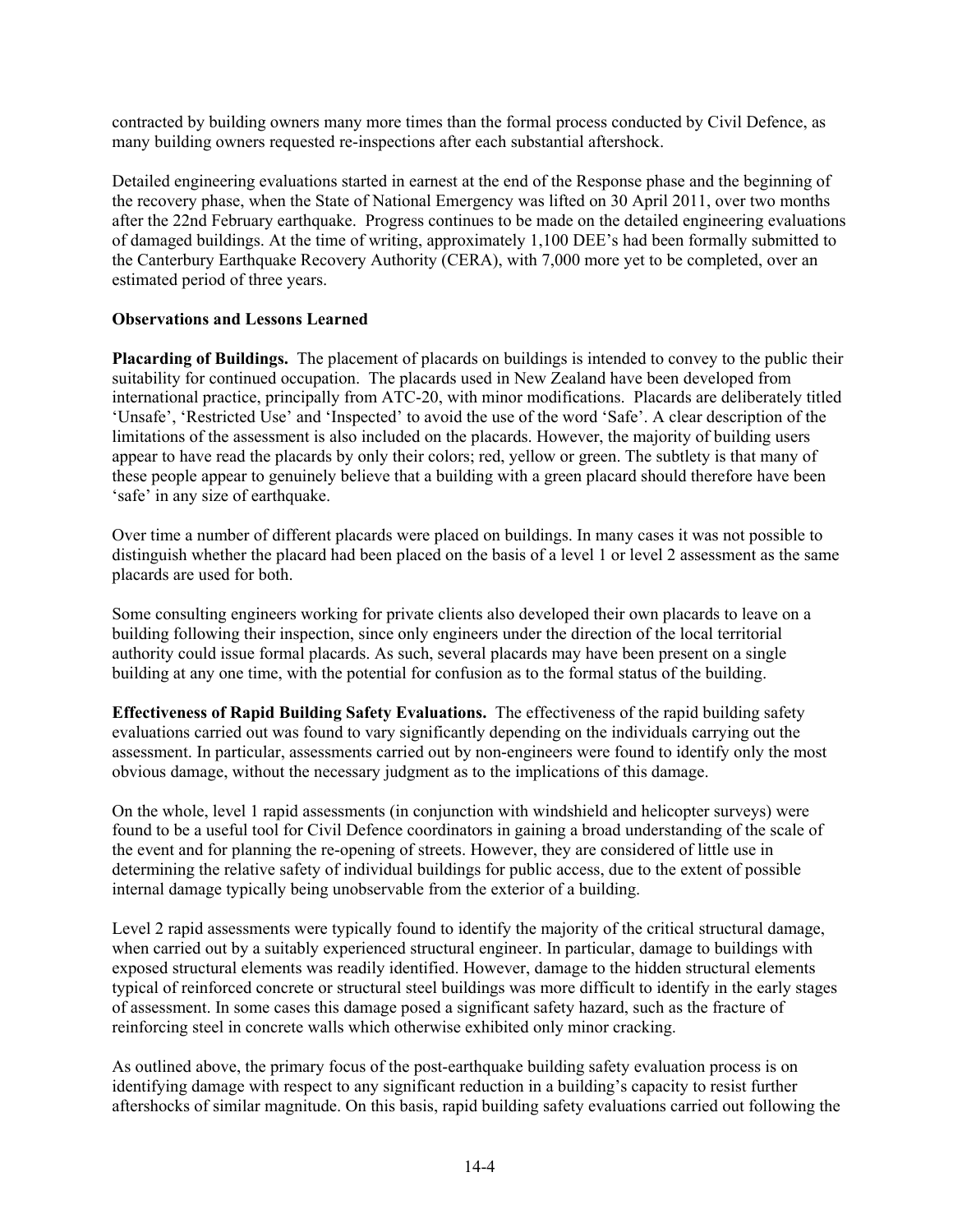2010 Darfield Earthquake could be considered to have been reasonably effective, given that no lives were lost in the subsequent aftershocks including the relatively significant 2010 Boxing Day event.

However, it was partly due to good fortune that localized fall hazards didn't result in serious injury in this event. Following the Darfield Earthquake, a restrained approach was generally taken to removing fall hazards. If unsecured parapets were not observed to be damaged, they were typically left in place without cordons. This was in part due to the success of this approach in the 2007 Gisborne Earthquake where the earthquake and aftershocks were strongly directional. However, the Boxing Day event was on a new fault with dominant east-west shaking in contrast to the north-south shaking of the Darfield event. As a result, a number of previously undamaged masonry parapets and walls collapsed in the Boxing Day event.

While the Christchurch Earthquake on 22nd February, 2011 was a magnitude smaller than the original 2010 Darfield Earthquake, it produced substantially stronger ground shaking in the Christchurch CBD. The result was that buildings that survived the Darfield Earthquake and its aftershocks succumbed to what was essentially a new event with the highest ground accelerations ever recorded worldwide at the time.

Review of the buildings which claimed lives in the Christchurch Earthquake has been the subject of the Canterbury Earthquakes Royal Commission of inquiry (CERC). In the vast majority of cases these investigations have concluded that the damage sustained by the building as a result of the Darfield Earthquake was not considered to be a significant factor in its subsequent collapse.

Therefore these buildings would have been expected to collapse in the 2011 Christchurch Earthquake regardless of whether or not the prior 2010 Darfield Earthquake had occurred. Furthermore, it has been suggested that if the Darfield Earthquake had not occurred, the casualties resulting from the Christchurch Earthquake would have been significantly higher, with estimation that an additional 294 deaths may have occurred due to unreinforced masonry buildings alone (Ingham 2011).

**Re-occupation of Damaged Buildings.** In Christchurch, the large scale construction generally provides commercial and retail space, with most of the population residing in single storey, timber framed houses. As a result, the majority of the affected population was able to shelter in place. However, this would not necessarily be the case in larger centers such as Auckland, the US or Japan where a large proportion of the population live in multi-storey residential buildings.

Historically the re-occupation of earthquake damaged buildings has been based on a rapid assessment of the damage sustained by the building (ATC-20  $\&$  NZSEE 2009). If the building has not suffered significant damage then it is considered suitable for re-occupation. However, the New Zealand rapid building safety evaluation process states that it is only intended for use during a declared state of emergency, which is likely to last for only a few days or weeks, while it may take months or years to carry out detailed assessments on every building in the affected area.

In the absence of any other defined process, re-occupation of buildings following the 2010 Darfield Earthquake was typically based on a visual assessment of damage determined by carrying out a level 2 rapid assessment. It is now being widely suggested in both the media and the CERC that a minimum capacity to resist earthquakes should apply to re-occupation of buildings following an earthquake, regardless of the damage sustained. However, having deployed the rapid building safety evaluation process formally in two declared emergencies and informally in many smaller aftershocks, it is clear that a level of review far in excess of a level 2 rapid visual assessment is not feasible given the resources available.

The completion of level 2 rapid assessments for the majority of the buildings within the Christchurch CBD following the 2010 Darfield Earthquake took approximately two weeks. These rapid assessments were subsequently repeated following the  $22<sup>nd</sup>$  February and  $13<sup>th</sup>$  June 2012 aftershocks. However, detailed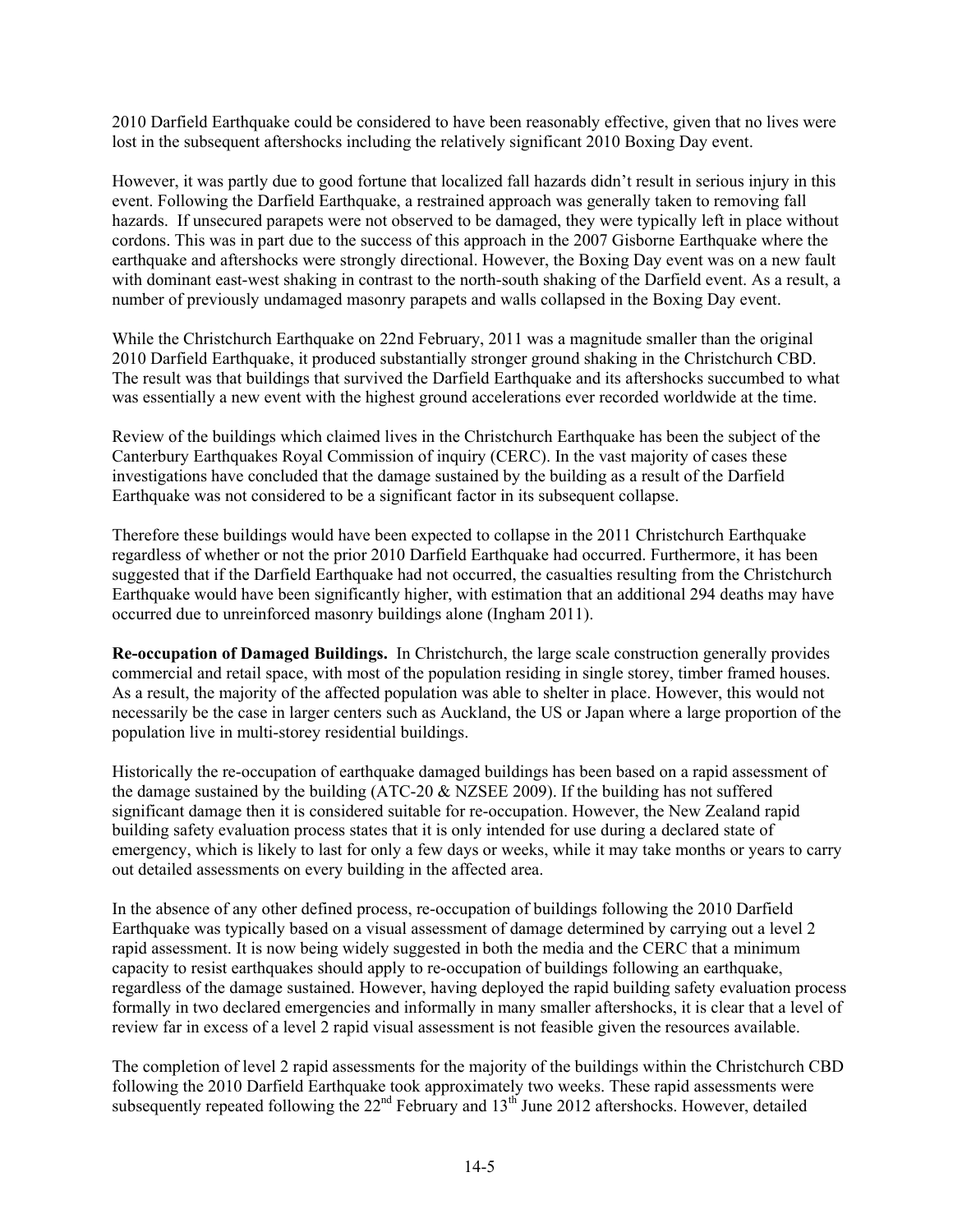evaluation of the capacity of the same buildings has been ongoing for 18 months and counting since the start of the recovery phase in April 2012. To carry out detailed evaluations prior to re-occupation of buildings would therefore require the closure of a major city for periods in excess of a year.

The economy of the Christchurch CBD is worth approximately \$4.85 billion per year (BERL, *pers. comm.*). Had the Christchurch CBD been closed pending detailed evaluations of every building, and assuming that 50% of the CBD business activities could be temporarily relocated elsewhere, the cost to the economy over the period from 4th September 2010 to 22nd February 2011 equates to approximately \$1 billion. Furthermore, had the unlikely 22nd February event not happened, a further 6-12 months may have been required to complete a full quantitative evaluation of the buildings, resulting in total losses to the regional economy of in excess of \$2.5 billion.

In comparison, the 2009 valuation of a statistical life (VOSL) used for road safety purposes in New Zealand was \$3.5 million. Using this as a means to establish a statistical economic cost of the 169 lives lost in the Christchurch CBD as a result of the Christchurch Earthquake gives a total of \$592 million. Noting that this figure does not include the additional cost of injuries (estimated by ACC to be \$200 million), it still remains well short of the cost of closing the CBD. As such, it is difficult to economically justify even a short closure of a city for public safety reasons. Although this is only one measure, which cannot outweigh the human tragedy, it is an important consideration for future earthquake scenarios, where the prospect of a much larger aftershock is remote.

**Frequent Re-inspection and use of Indicators.** Although the majority of aftershocks in the Canterbury Earthquake sequence were relatively minor, there were also many that have caused greater concern. Many building owners or tenants considered magnitude 5 or greater as a threshold requiring re-inspection, with prior evacuation in some cases. This was both a distraction of engineering resource from the more important detailed evaluations, and a disruption for tenants.

Although re-inspection of properties is a necessary process, it could be made more efficient in a number of ways, including:

- Using a seismograph network to provide guidance based on actual ground accelerations (intensity), rather than focusing on magnitude. This would limit the area where re-inspections were required, but does require deployment of further equipment, including ideally, in buildings themselves.
- Adopting an indicator approach to re-inspections which building owners or tenants could manage. With familiarity, it should be possible to identify points in buildings that could be treated as indicators. Over a reasonable range of indicators, absence of damage could be considered as sufficient evidence that the building remains undamaged as a whole and a formal engineering inspection is not required.

**Training in the Evaluation of Damaged Buildings.** Prior to the Canterbury Earthquakes relatively few engineers or building officials had undergone training in the evaluation of damaged buildings. Widespread training should be provided to a large pool of experienced engineers prior to an event occurring in order to build a general understanding of the process involved.

A technical clearinghouse forum was established in Christchurch following the 2010 Darfield Earthquake to share information and openly debate issues. Discussions initially occurred weekly, but the frequency has diminished with time and the increasingly common understandings. These meetings were found to be a valuable means of briefing engineers on the rapidly evolving response, sharing technical information, highlighting new forms of damage discovered, and maintaining some consistency across the profession.

The implementation of the DEE process has showed that engineers, while generally well trained in design, can be poor at forensics and reporting. For example, there have been instances of DEE reporting capacities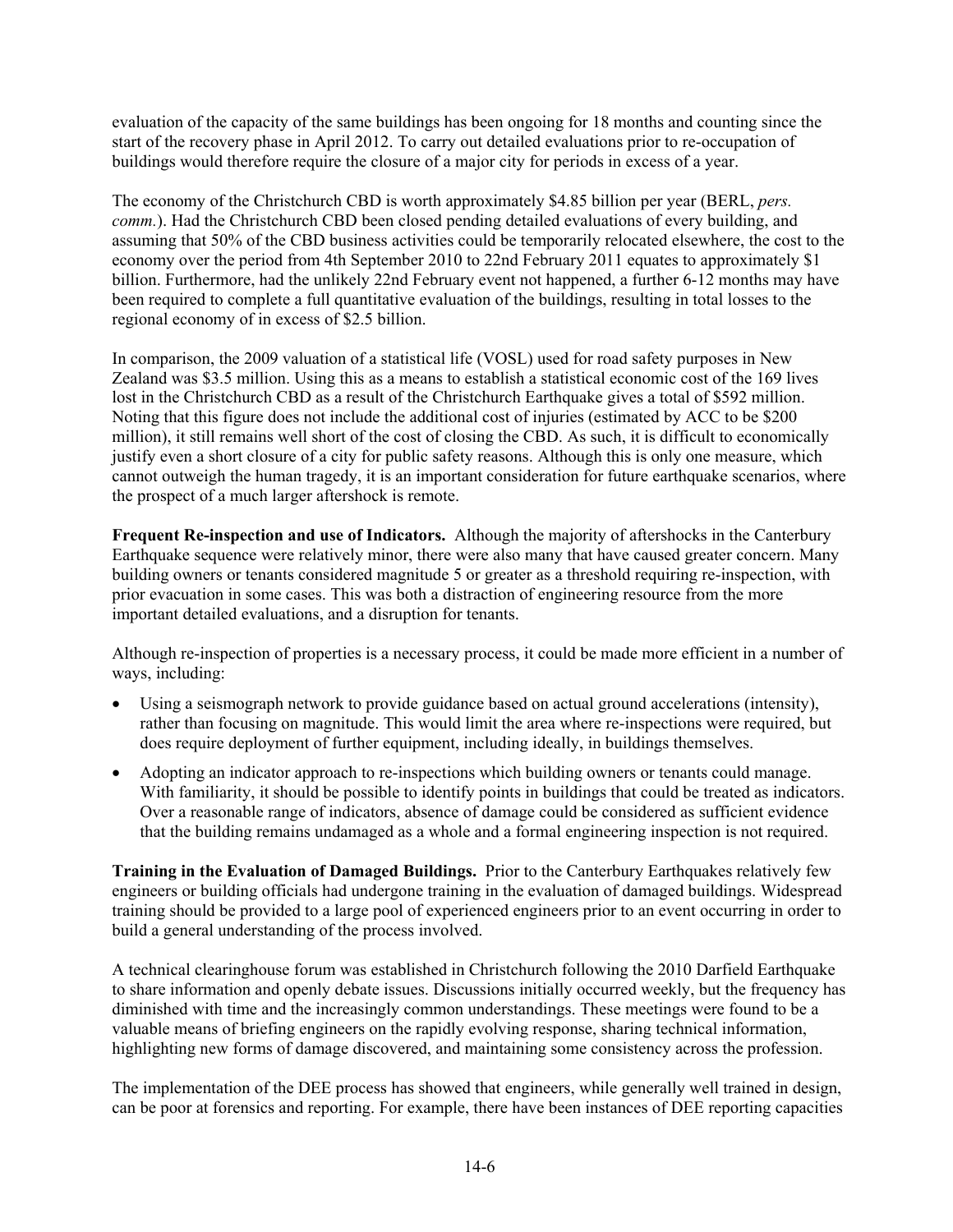of less than 5-10% of current code for single storey timber framed buildings. The basis for these evaluations is not always clear and in some instances, the evaluation has used the Initial Evaluation Procedure (IEP), which is not typically very robust for such buildings. Similarly, labeling of liquefaction as a critical structural weakness is inappropriate for such buildings, which are extremely unlikely to cause loss of life through foundation failure. This problem, of engineers failing to step back from the detail to consider global performance, has been the cause of considerable consternation, prompting the observation that nowhere in the DEE guidelines does it say 'disengage engineering judgment'!

# **Proposed Modifications to the Building Evaluation Process**

**Rapid Building Safety Evaluation Process.** Keeping in mind the need to provide shelter and economic stability for the residents of an affected community, it is important not to be unduly conservative when assessing damaged buildings.

A fundamental assumption required to evaluate the effectiveness of building safety evaluations is whether a building should be considered safe until proven dangerous, or vice versa. The former is relatively quick to determine in that an assessment of the degree of damage sustained can be carried out with a reasonable level of confidence, assuming the structural system is clearly understood. However, the assumption that a building is considered dangerous until it can be proven to be safe requires a step change in the level of resources required, as well as a definition of what is considered acceptably safe. Therefore it is proposed that rapid building safety evaluations should continue to be based on the premise that a building is considered suitable for occupation provided it has not suffered significant structural damage causing a reduction in capacity.

Following an earthquake the initial briefing process is particularly important to ensure both the safety of the evaluation teams, and the consistency of assessments. The assessment of damaged buildings is a complex problem requiring good engineering judgment and experience. As such, it is proposed that only suitably experienced structural engineers should be permitted to issue placards (although they may be teamed up with building control officials, etc). Our experience has shown that it is worth sacrificing the speed at which the assessments are completed in the interests of quality. Furthermore, a roaming auditor is recommended to ensure consistency between assessments carried out by different teams, and to identify teams that may not display the required engineering judgment.

The level 1 rapid building safety evaluation process may be useful for Civil Defence Emergency Management in determining the overall scale of an event and the location of significant damage. However, it is not considered satisfactory to determine whether a building is suitable for occupation. Therefore, it is proposed that the objective of a level 1 rapid assessment should be to determine whether a building is immediately considered dangerous, or should be considered for a further level 2 rapid assessment.

The current level 2 rapid building safety evaluation procedure, based on the visual assessment of damage, is considered to be suitable for assessing the significance of damage to earthquake affected buildings, provided that the structural system is readily identifiable. Without this understanding, it is impossible for the engineer to identify the critical elements for observation and understand the significance of damage observed. Should an engineer be unable to determine the lateral load resisting system, the building should receive a yellow placard, regardless of the absence of apparent structural damage.

While a large number of engineers will volunteer to carry out building evaluations for the authorities, it is inevitable that a similar number will be engaged privately to carry out assessments for building owners or tenants in parallel. In developing a system for managing the post-earthquake evaluation of buildings, it is important to integrate these engineers within the formal evaluation process to avoid duplication of effort as much as possible and to assist forming a 'common operating picture' of the impacted areas.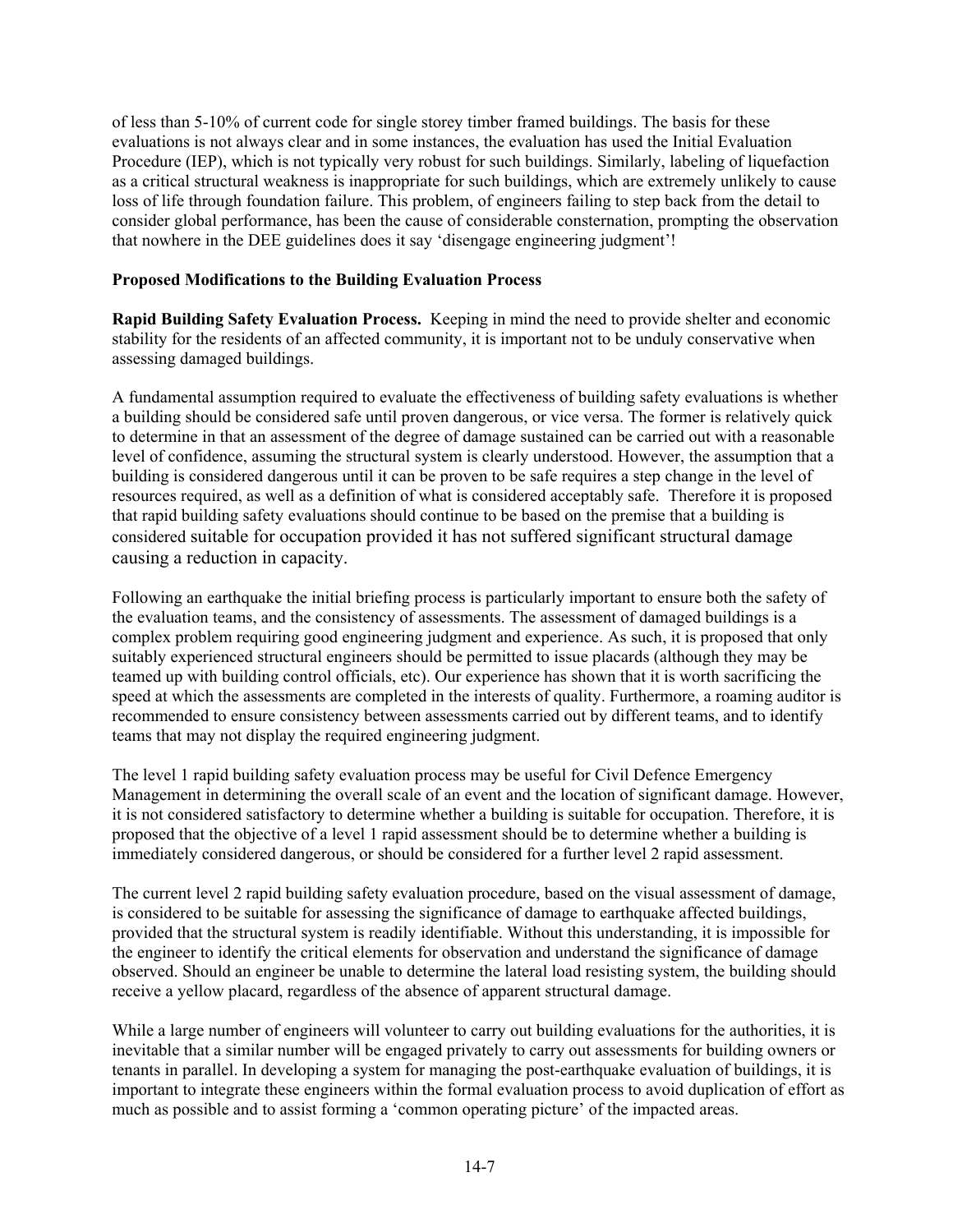**Placards.** A minor change to the placard colors is proposed to ensure the public read the detail of the placards. Using red, yellow, and white would remove the visual correlation between green and go/safe.

The placards should include a clear distinction as to whether they are based on a level 1 or 2 assessment. It is recommended that the outcome of a level 1 rapid assessment should comprise only a red (unsafe) placard, or a new (perhaps white) placard noting that the building has been visited, but that it requires a further level 2 assessment. Yellow or green placards should not be outcomes of a level 1 rapid assessment.

While engineers working for private clients may be tempted to post their own placards to indicate the outcome of their assessment, this practice should be strongly discouraged as it can lead to confusion in the case that the formal placard placed by the territorial authority is different. It is preferable to develop a management process that allows these engineers to submit the relevant paperwork for action by the authority if a change of formal placard status is required.

While the placards already include an area to note the observed hazards, it was noted that this was generally poorly utilized. The importance of communicating known hazards to future assessors must be highlighted to ensure that external hazards such as rockfall, or slope stability are not forgotten by engineers subsequently carrying out building assessments. Assessors must also be aware that a placard may have been placed as a result of the first critical piece of damage observed. Therefore, in order to change a placard to allow re-occupation, a full re-evaluation of the building should be carried out without reliance on the original assessment.

**Interim Use Evaluation for Re-occupation.** Provided that the vertical and lateral load resisting systems can be identified, it is considered that the level 2 rapid assessment process is suitable for identifying the significance of damage sustained by earthquake affected buildings. During a state of emergency, under New Zealand law, level 1 and level 2 rapid assessments would be carried out at the direction of the Civil Defence Controller, to protect the engineers and building officials from liability (except in cases of gross negligence) and to identify potentially dangerous buildings requiring public cordons.

However, it is also proposed that a new Interim Use Evaluation (IUE) be defined, which would be carried out by the owner's engineer to establish suitability for re-occupation. It is recommended that this would be essentially the same as a level 2 rapid assessment, unless the primary vertical or lateral load resisting systems cannot be identified. In this case, further research would be required to identify the primary structural systems in order to establish the extent and significance of damage observed. Guidance on this process has been developed and published for the Greater Christchurch region by the Department of Building and Housing (DBH, 2012).

The IUE could also be developed to specifically address unreinforced masonry buildings. Where substantial securing works (such as effective parapet securing and wall to floor ties) cannot be observed and the seismicity is such that stronger or different faulting mechanisms are considered likely, unreinforced masonry buildings could be declared unsuitable for occupation and cordoned off until securing works can be carried out.

# **Concepts for Further Discussion and Development**

**Form of Seismicity.** 'Active' faults typically generate earthquakes according to their characteristic earthquake model, having a characteristic magnitude and frequency of occurrence. Active faults are judged to be 'weak' with an aftershock sequence that can be predicted such as by the modified version of Omori's empirical law (Utsu et. al. 1995). Active faults and their earthquake directivity are largely controlled in New Zealand on the Pacific/Australian tectonic plate boundary by the relative plate motions. As a result, an earthquake occurring on a major active fault is likely to cause significant damage in the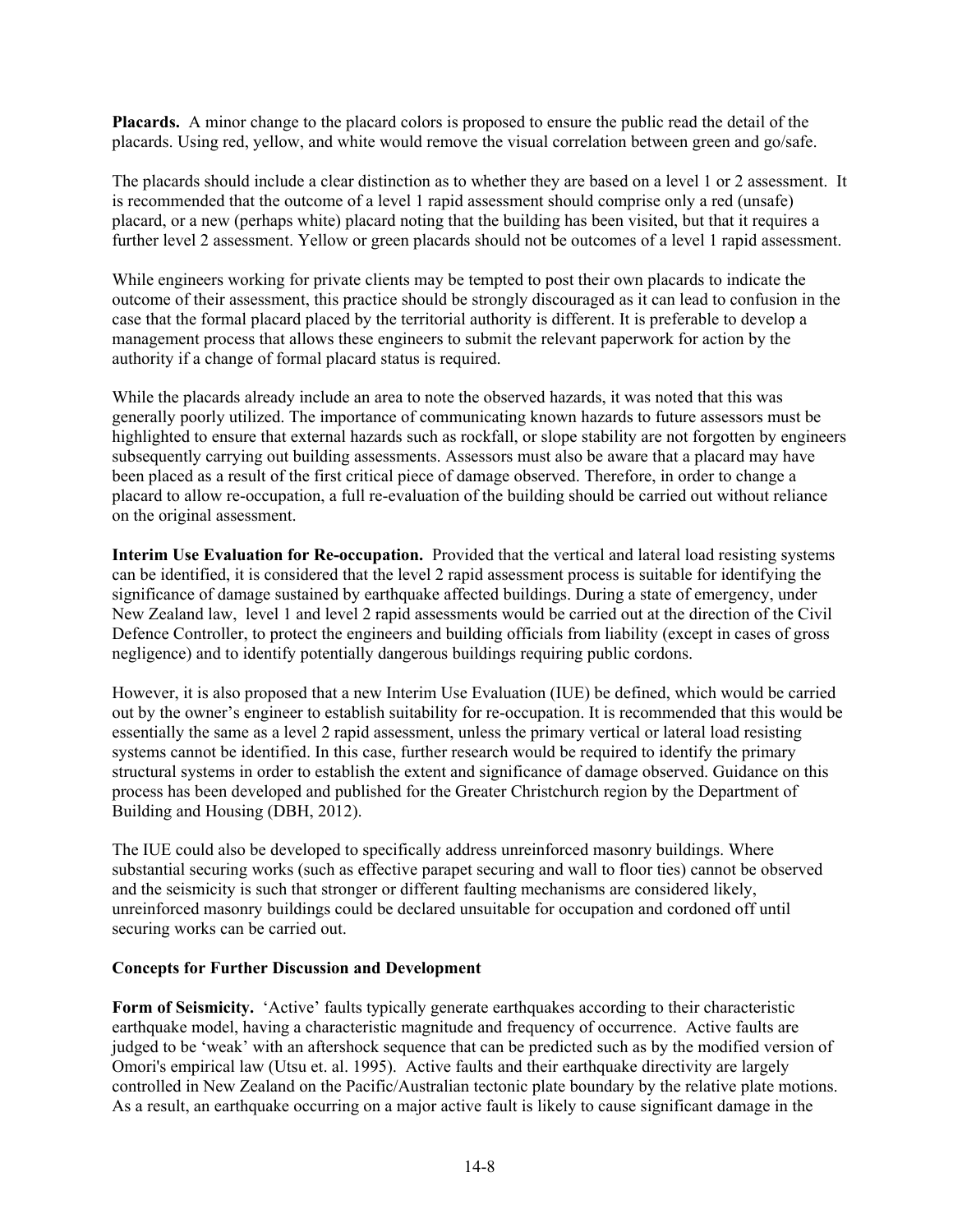large triggering event, while the damage caused by subsequent aftershocks should decay in a relatively predictable manner.

In contrast, 'intra-plate' earthquakes on 'strong faults' (such as the Canterbury sequence) occur relatively rarely, and may trigger other nearby faults with different characteristics. The variability of these smaller 'intra-plate' events can have a significant impact on the shaking experienced at a particular site. Because the energy released is small, the shaking intensity quickly drops off with distance. A small shallow aftershock a few tens of kilometers away can therefore generate significantly greater ground shaking intensity locally than may have been experienced at that site as a result of the more distant triggering 'mainshock' event.

Based on this, it is worth considering whether we should treat the response to earthquakes generated along major fault zones differently to earthquakes generated in an area of moderate seismicity. The assumption that aftershocks will produce shaking of decreasing intensity appears to be less applicable for areas of moderate intra-plate seismicity, and a more conservative approach to cordoning and re-occupation could therefore be adopted in these regions.

In essence, reoccupation of buildings in major fault zones could continue to be based on the current damage focused assessments, while the more time consuming vulnerability focused assessments may be more appropriate in the regions of moderate seismicity.

**Consideration of Vulnerabilities and Disproportionate Damage.** The Christchurch CBD comprised primarily low to medium rise structures. Even though these buildings were subjected to significantly stronger shaking than the design spectra, local vulnerabilities rather than capacity were typically the cause of collapse.

Based on this, assessments focused on identifying and addressing local vulnerabilities are considered to be most effective at mitigating seismic risk. While identification and evaluation of vulnerabilities is relatively achievable when carrying out a qualitative or detailed evaluation with access to building plans, it can be particularly difficult to identify critical deficiencies when carrying out a rapid visual assessment of a building where structural elements may be hidden or detailing may not be visible. Because of this, these vulnerabilities should ideally be proactively addressed prior to an earthquake occurring.

However, the concept of 'disproportionate damage' that has been promoted in California as an enhancement of the building safety evaluation process (ATC-52-4, 2010) can help in identifying buildings with vulnerabilities. Essentially this is a comparison of observed versus predicted damage for certain building types, according to the level of shaking experienced.

This would have served little use following the 2011 Christchurch Earthquake, where all shaking clearly exceeded the lower threshold level at which damage would be expected. But it may have had application following the 2010 Darfield Earthquake or one of the other lesser aftershocks, in the absence of the 2011 Christchurch earthquake. However, it is also noted that this approach would only be applicable in areas where there is sufficient instrumentation to establish the level of shaking experienced.

**Development of a Building Database.** The current approach to building safety evaluation is based on the premise that the public accepted the risk posed by buildings prior to an earthquake and should therefore accept a similar level of risk afterwards. The recommendations provided above for rapid building safety evaluations and for re-occupation of earthquake damaged buildings also assume that information is not readily available with respect to the expected performance of existing buildings. However, if detailed information was available in a concise manner, then minimum performance requirements could be set for re-occupation and tenants could make more informed decisions as to whether to resume occupancy.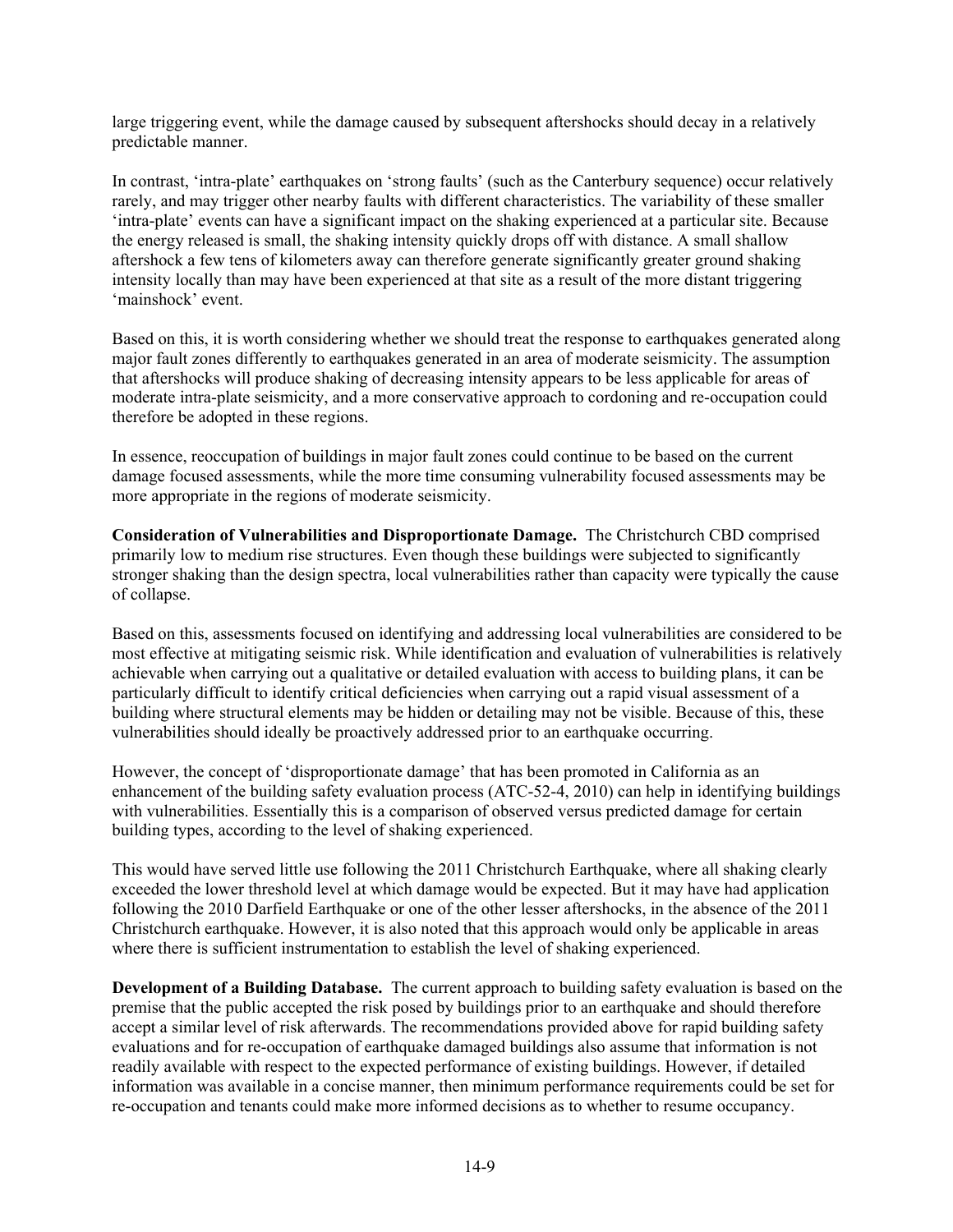Galloway and Hare (2012) outline a proposed system of data collection that would require national implementation over a period expected to be in the order of 5-10 years. The system would involve for each building the collection of information such as a description of the primary structural systems, foundations and soil conditions, typical floor plans, expected building performance and potential vulnerabilities.

The primary objective of the approach is to gather data on the expected earthquake performance of existing buildings. Summary information for each building could then be provided to assessment teams to inform the rapid building safety evaluations being carried out. In particular, identification of the expected vulnerabilities is considered to be of great benefit when carrying out a rapid visual assessment of damage as these vulnerabilities may not be identifiable without reference to building plans and details.

Following an earthquake, the data on expected seismic performance of buildings could be used to set minimum capacities for re-occupation, if the current regulatory minimums were not considered to be acceptable. Furthermore, if this information was publically available, it would likely result in ongoing improvements to the existing building stock, driven by increased tenant demand for improvement in earthquake performance. The implementation of a nationwide earthquake safety rating to formalize this process has been discussed widely in California and New Zealand. Related to these matters is the review of current 'Earthquake Prone Building' policies in New Zealand.

It is acknowledged that the proposed system is fairly ambitious and its implementation would require due consideration of the additional compliance burden in relation to the increased effectiveness of postearthquake building safety evaluations. However, such a concept could be integrated as part of 'GeoBuild'- a National digital building consenting model being developed by MBIE.

# **Summary of Recommendations**

The Canterbury earthquakes showed that structural engineering resources are tightly constrained following an earthquake. As such, any approach to recovery must use engineering resource wisely. The assessment of building damage can be completed relatively quickly and efficiently, with a reasonable degree of confidence. In contrast, detailed evaluation of building capacity is a complex process taking substantially longer to complete. Given the assumption that the accepted level of risk to the public before, during and after a state of emergency should be comparable, it is therefore considered that the suitability for reoccupation of earthquake damaged buildings should be based on the significance of the damage sustained.

It is recommended that the objective of a level 1 rapid assessment should be limited to determining whether a building is immediately considered dangerous, or should be considered for a further level 2 assessment. A level 2 rapid assessment is considered to be suitable for use by Civil Defence Emergency Management in identifying potentially dangerous buildings requiring public cordons. Minor changes are proposed to the current placards.

Provided that the primary vertical and lateral load resisting systems can be identified, assessment of the significance of the visually observable damage sustained is also considered to be satisfactory for assessing re-occupation of earthquake affected buildings. A new Interim Use Evaluation is proposed, being essentially identical to the level 2 rapid assessment process but requiring further research to establish the primary structural systems if these cannot be readily identified from visual observation.

The expectations of post-earthquake building safety evaluations should be defined in regulations and the scope of the rapid building safety evaluation process extended beyond the period of a declared state of emergency to cover the substantial period until a full detailed engineering evaluation can be completed.